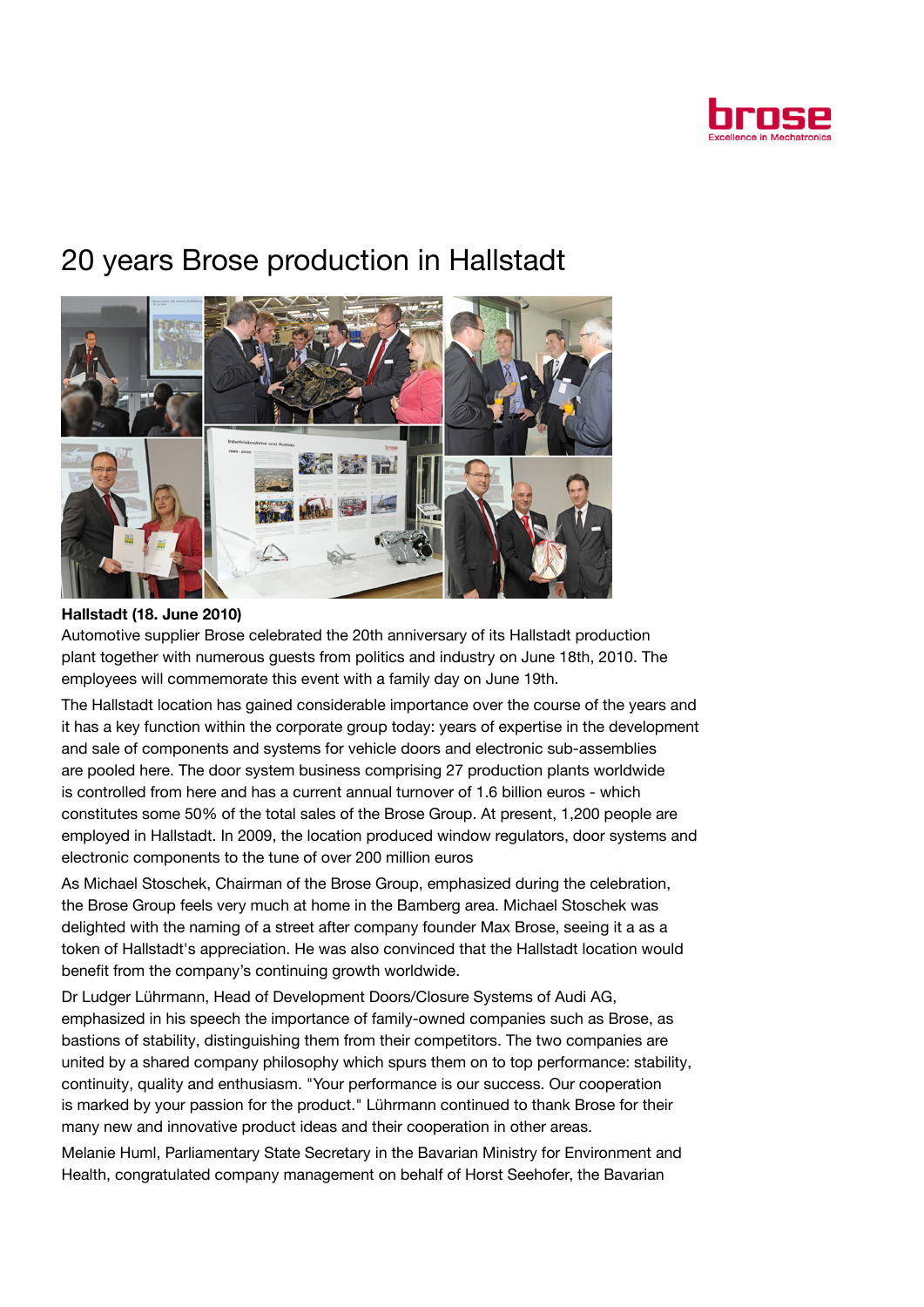

State Premier: "We are proud to have you here in our region. Your company sets an important example - not only in Franconia but also worldwide."

Markus Zirkel, Mayor of Hallstadt, conveyed the town council's best wishes and presented Hallstadt's coat of arms to Matthias Drewniok as a token of their appreciation: "Brose stands for long-term business decisions which have contributed to ensuring employment in Hallstadt and boosting its economy."

#### Promising start in 1990

At the end of the 1980s, the Bamberg region and its good national transport connections, well-skilled workforce and continuously growing population, provide excellent conditions for Brose to set up a second production plant in Germany, next to Coburg, for window regulators, the fastest-growing product segment at that time. During a tendering procedure across Bavaria, 50 locations are examined. On May 23rd, 1990, after nine months of building, production of the first window regulators for the new Audi 100 starts and is followed by the BMW 3-series, the VW Golf and Mercedes S-class. With an area of about 100,000 square meters, situated next to the A70 motorway, the location has sufficient space to allow for additional expansion.

#### Hallstadt location benefits from worldwide business growth

The above-average development of the window regulators and door systems business makes expansion inevitable within a few years to provide space for processing customer projects: in 1992, two years after the inauguration of the first building, production capacities are doubled, a high bay warehouse is built and a state-of-the-art logistics centre set up. Extensive building expansion starts in Hallstadt in 1999: an additional administration building and a modern social building are erected and facilities for the development, testing and production of electronics provided.

Due to the excellent national transport connections, the Upper-Franconian central location becomes the European spare parts center for door systems and window regulators: since 2006, the respective production facilities have been relocated from other European Brose locations to Hallstadt and pooled there.Following the pooling of all window regulator and door systems business in Hallstadt, further building expansion becomes necessary in 2007: a new building to accommodate testing facilities is erected as well additional social amenities, and the location infrastructure is adapted to the new requirements.

### Plastic carriers for door systems "Made in Hallstadt"

To further increase system expertise in vehicle doors, the production of door system plastic carriers is set up in Hallstadt and a fully automatic injection molding machine taken into operation in 2007. The focus is on building up expertise in the development of highly integrative plastic door systems as well as material processing. In this way, Brose follows an increasingly important automotive trend: to reduce weight and increase function performance at the same time. Series production of the first door systems with plastic carriers starts in Hallstadt in 2008 for the Volvo XC60.

Brose México, S.A. de C.V. Parque Industrial El Marqués Av. de la Corte No. 4 C.P. 76246 El Marqués, Qro.

#### Investments for the future